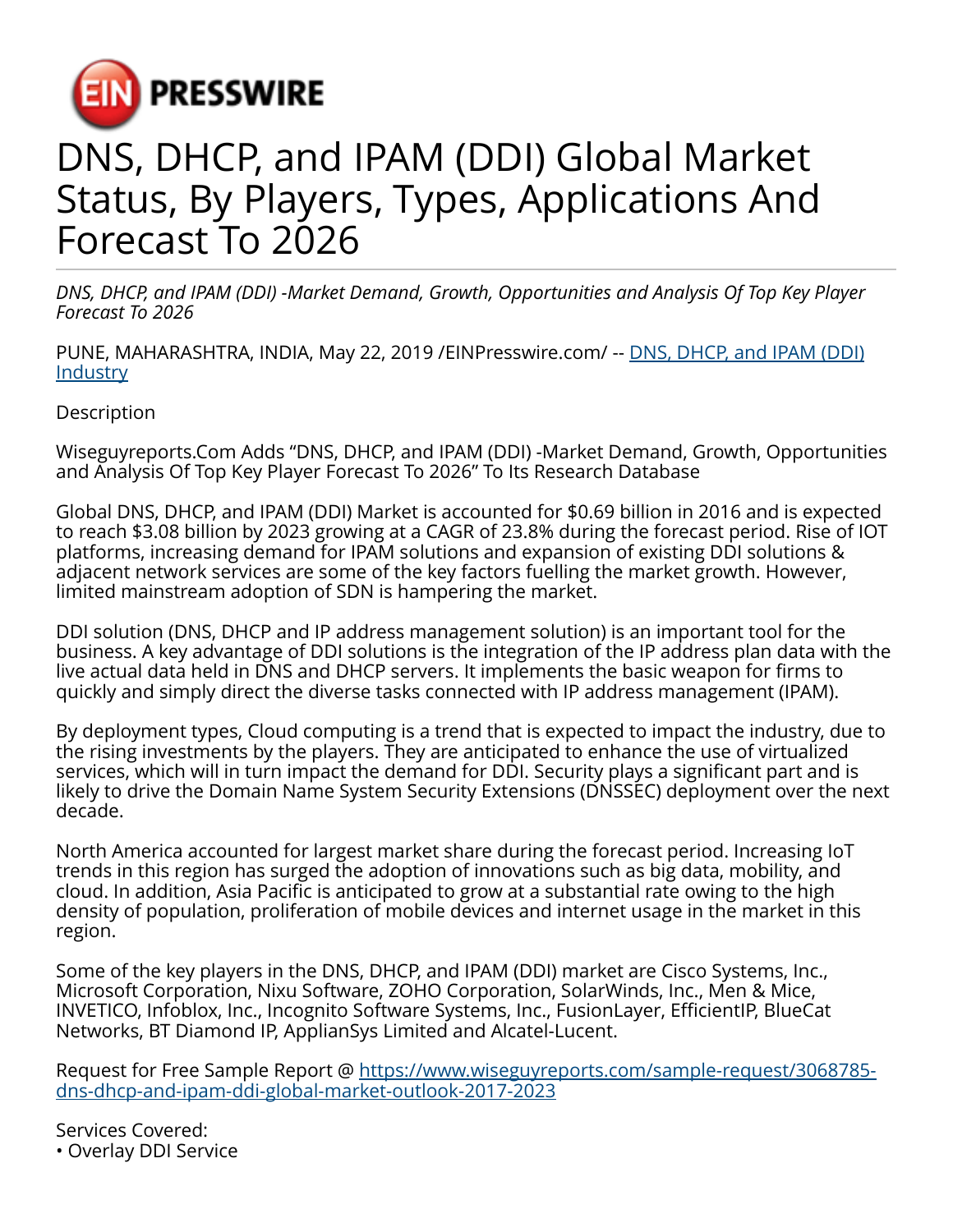- Integrated Service
- Managed Service

Deployment Types Covered:

- On-premise
- Cloud

Components Covered:

- Software
- Hardware

Versions Covered:

- IPv6
- $\cdot$  IPv4

Applications Covered:

- Virtualization and Cloud
- POS Devices
- IP Telephony
- Mobile Computers
- Wireless Communication Devices
- Network Automation
- Data Center Transformation
- Network Security
- Other Applications

Organization Size Covered:

- Large Enterprises
- Small and Medium-Sized Enterprises

End Users Covered:

- Manufacturing
- Retail
- Healthcare and Life Sciences
- Education
- Banking, Financial Services, and Insurance
- Telecom and IT
- Government and Defense
- SMBs
- Other End Users

Regions Covered:

- North America
- Europe
- Asia Pacific
- South America
- Middle East & Africa

What our report offers:

- Market share assessments for the regional and country level segments
- Market share analysis of the top industry players
- Strategic recommendations for the new entrants

- Market forecasts for a minimum of 7 years of all the mentioned segments, sub segments and the regional markets

- Market Trends (Drivers, Constraints, Opportunities, Threats, Challenges, Investment Opportunities, and recommendations)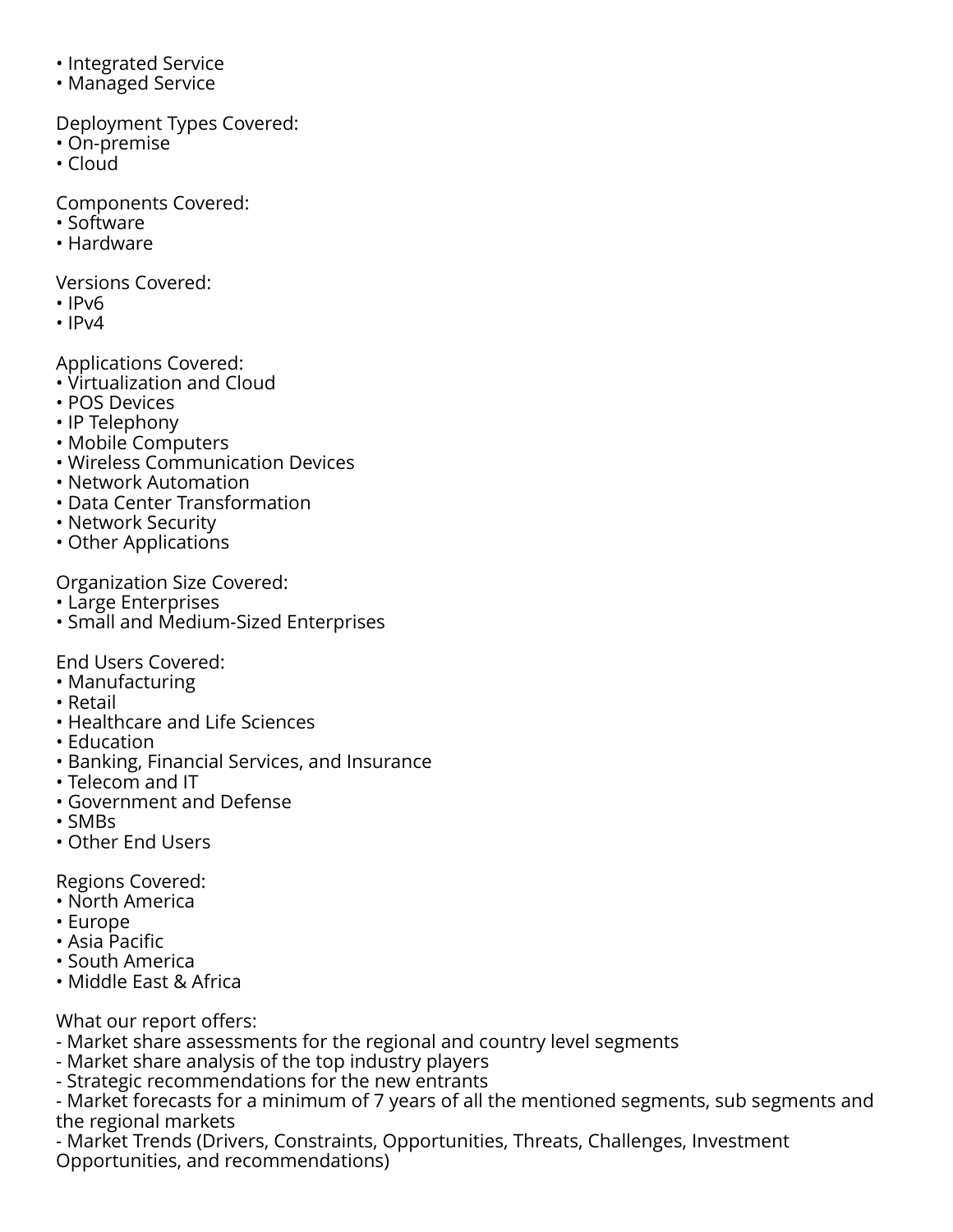- Strategic recommendations in key business segments based on the market estimations
- Competitive landscaping mapping the key common trends
- Company profiling with detailed strategies, financials, and recent developments
- Supply chain trends mapping the latest technological advancements

Report Detail's @ [https://www.wiseguyreports.com/reports/3068785-dns-dhcp-and-ipam-ddi](https://www.wiseguyreports.com/reports/3068785-dns-dhcp-and-ipam-ddi-global-market-outlook-2017-2023)[global-market-outlook-2017-2023](https://www.wiseguyreports.com/reports/3068785-dns-dhcp-and-ipam-ddi-global-market-outlook-2017-2023)

Table of Content

1 Executive Summary

2 Preface

3 Market Trend Analysis

4 Porters Five Force Analysis

5 Global DNS, DHCP, and IPAM (DDI) Market, By Service

6 Global DNS, DHCP, and IPAM (DDI) Market, By Deployment Type

7 Global DNS, DHCP, and IPAM (DDI) Market, By Component

8 Global DNS, DHCP, and IPAM (DDI) Market, By Version

9 Global DNS, DHCP, and IPAM (DDI) Market, By Application

10 Global DNS, DHCP, and IPAM (DDI) Market, By Organization Size

11 Global DNS, DHCP, and IPAM (DDI) Market, By End User

12 Global DNS, DHCP, and IPAM (DDI) Market, By Geography

13 Key Developments

14 Company Profiling 14.1 Cisco Systems, Inc. 14.2 Microsoft Corporation 14.3 Nixu Software 14.4 ZOHO Corporation 14.5 SolarWinds, Inc. 14.6 Men & Mice 14.7 INVETICO 14.8 Infoblox, Inc. 14.9 Incognito Software Systems, Inc. 14.10 FusionLayer 14.11 EfficientIP 14.12 BlueCat Networks 14.13 BT Diamond IP 14.14 ApplianSys Limited 14.15 Alcatel-Lucent

Continued...